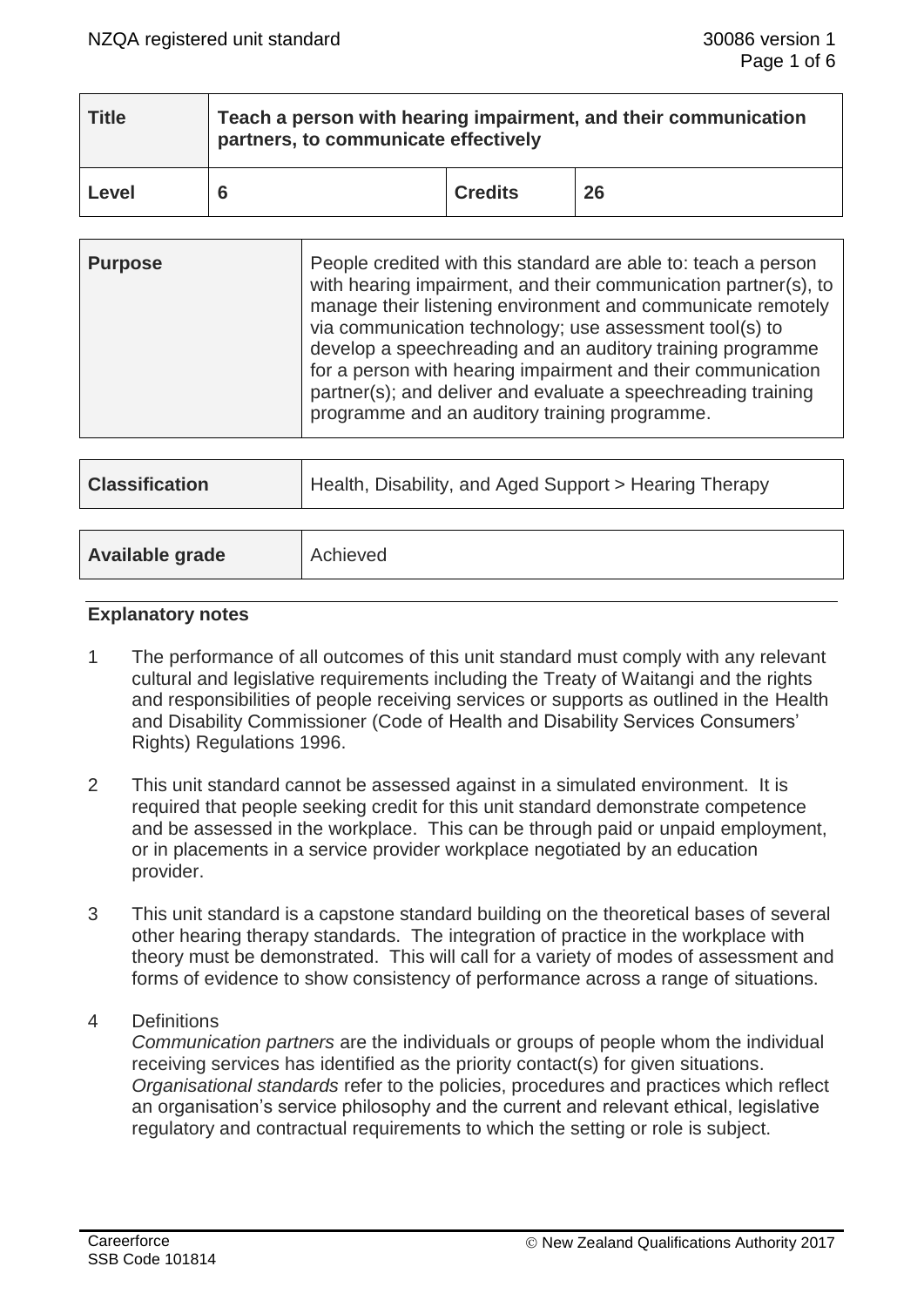# **Outcomes and evidence requirements**

### **Outcome 1**

Teach a person with hearing impairment, and their communication partner(s), to manage their listening environment.

### **Evidence requirements**

- 1.1 The qualities of a listening environment are analysed in terms of how different factors can affect the ability of a person with hearing impairment to communicate effectively in that environment.
	- Range  $\frac{1}{10}$  factors must include but are not limited to the listener, the speaker, the environment, the message.
- 1.2 Strategies that are selected and/or developed to manage the qualities of the listening environment, meet the communication needs and capabilities of the person and their communication partner(s).
	- Range may include but is not limited to technology: use of assistive devices, hearing aids; physical environment: lighting, noise control, acoustics, seating; communication receptive skills: attentive listening, adaptive strategies, anticipatory strategies, predictability; communication repair strategies: repetition, confirmation, clarification, use of whiteboard or paper, requesting and using clear speech, requesting short segments of information; evidence of two strategies for physical environment, two examples of communication receptive skills, three communication repair strategies is required.
- 1.3 Strategies are taught to the person and their communication partner(s) in a learning style that accords with their preference and cognitive ability.
- 1.4 The programme is evaluated in relation to the identified and actual learning outcomes for the person and their communication partner(s).
- 1.5 A plan is prepared to enable deficiencies in the teaching programme to be rectified, if required, in accordance with the evaluation.

### **Outcome 2**

Teach a person with hearing impairment, and their communication partner(s), to communicate remotely via communication technology.

Range communication technology may include but is not limited to – telephone (landline and/or mobile), computer (via Skype or similar), video conferencing, and may include combinations of these.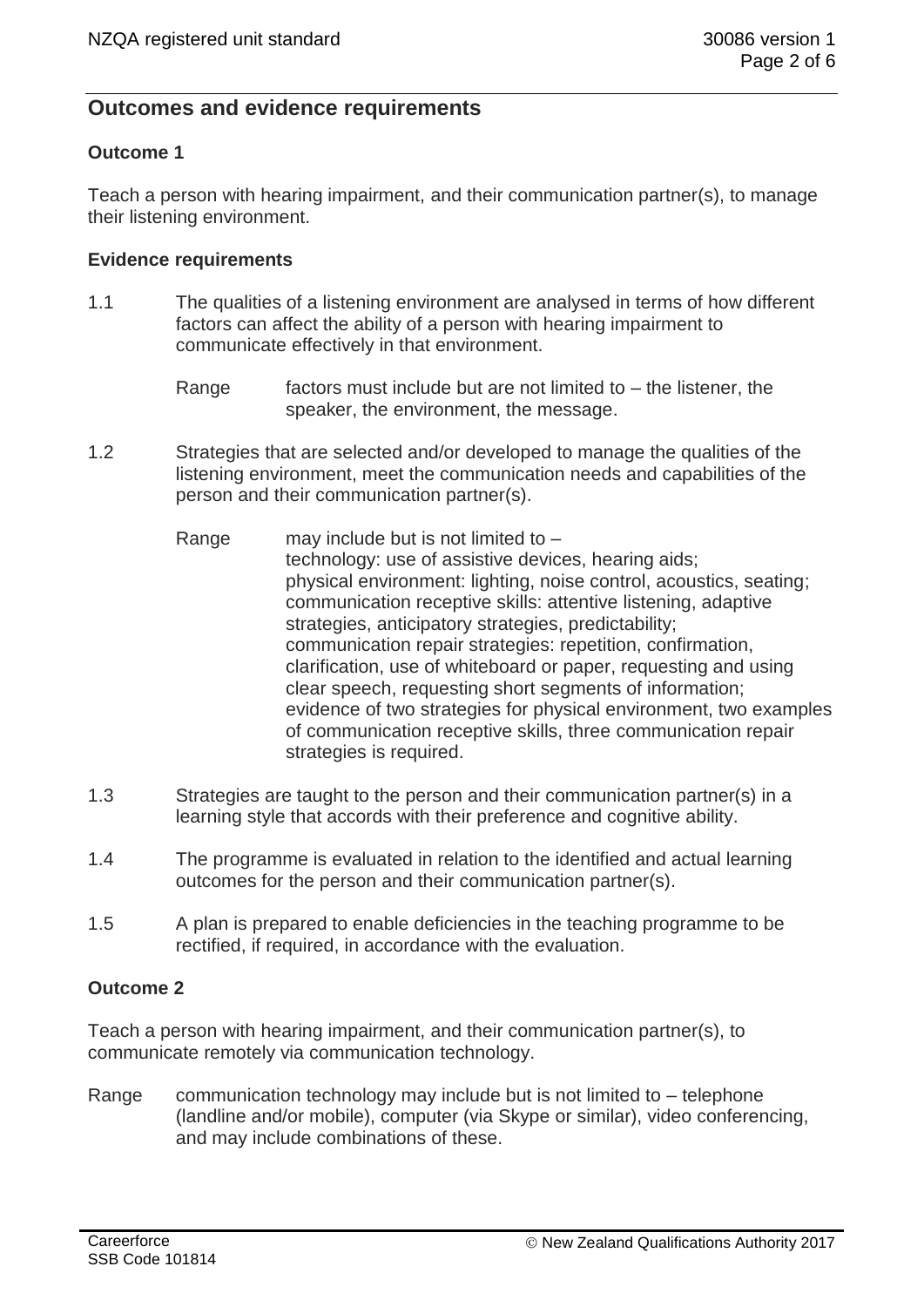### **Evidence requirements**

- 2.1 Selected communication technology/technologies meet the identified communication needs and capabilities of the person and their communication partners.
- 2.2 The requirements of the selected communication technology/technologies are analysed in terms of the factors that may affect the ability of a person with hearing impairment, and their communication partner(s), to communicate effectively.
	- Range may include but is not limited to  $$ technology: use of additional or specialised devices or systems, funding options; physical environment: lighting, power supply, internet connection.
- 2.3 Communication strategies are developed to meet the remote communication needs of the person and their communication partner(s).
	- Range may include but is not limited to  $$ physical environment: noise control, acoustics, lighting, font size, colour contrast; communication receptive skills: attentive listening, adaptive strategies, anticipatory strategies, predictability; communication repair strategies: repetition, confirmation, clarification, requesting and using clear speech, requesting short portions of information, taking notes, using instant messaging or SMS in conjunction with the chosen technology; evidence of two strategies for physical environment, two examples of communication receptive skills, three communication repair strategies is required.
- 2.4 Strategies are taught to the person and their communication partner(s) in a learning style that accords with their preference and cognitive ability.
- 2.5 The communication strategies are evaluated in relation to the identified needs for the person and their communication partner(s).
- 2.6 A plan is prepared to enable deficiencies in the teaching session to be rectified, if required, in accordance with the evaluation.

### **Outcome 3**

Use assessment tool(s) to develop a speechreading and an auditory training programme for a person with hearing impairment and their communication partner(s).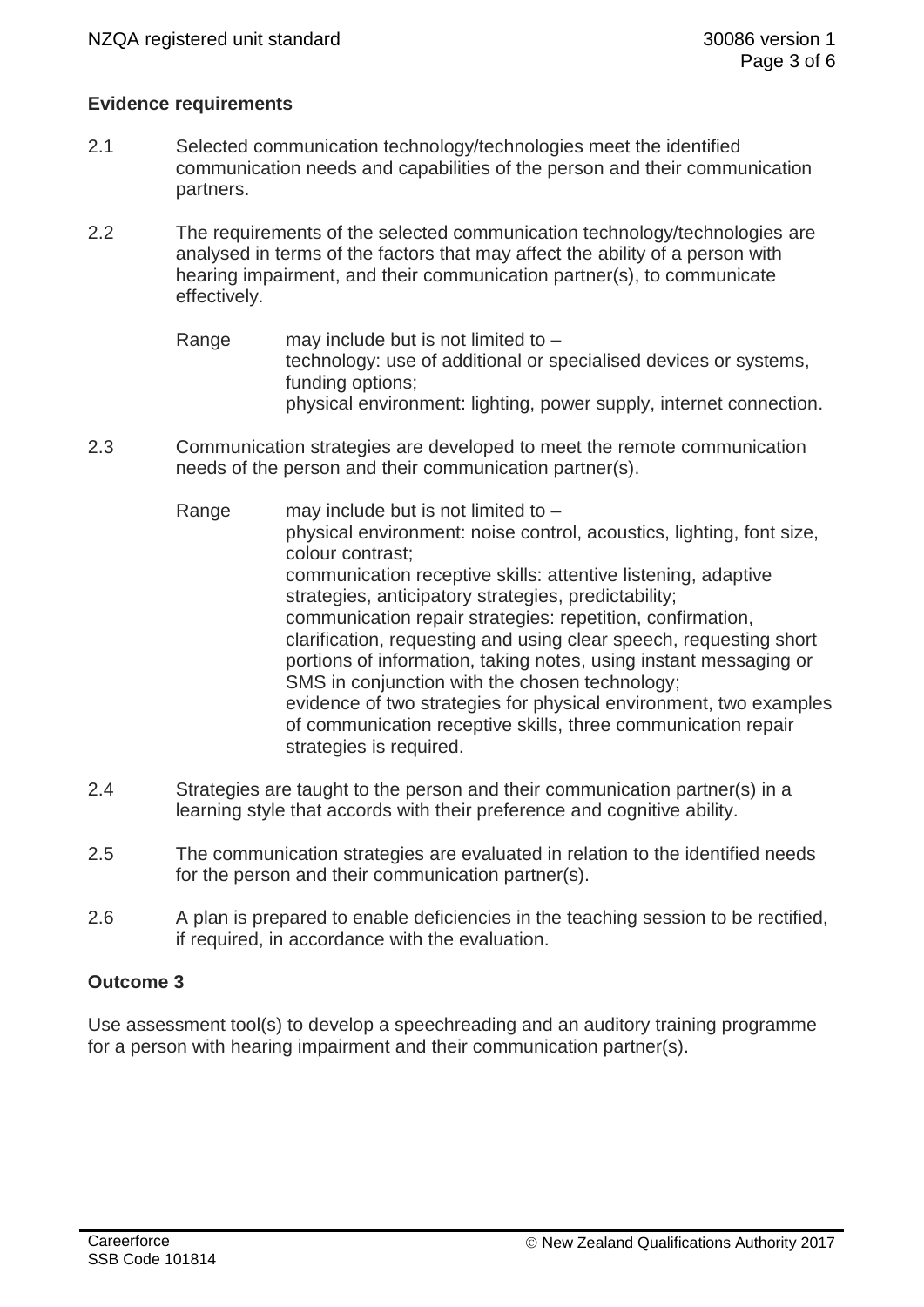### **Evidence requirements**

- 3.1 The habilitation/rehabilitation needs of the person and their communication partner(s) are determined through the use of assessment tools in accordance with organisational standards.
	- Range assessment tools may include but are not limited to sentence test materials, word test materials.
- 3.2 The use of each selected assessment tool is explained in terms of the theory that underpins that tool's function.
- 3.3 Goals of the speechreading and auditory training programmes are established in accordance with the identified habilitation/rehabilitation needs of the person and their communication partner(s).
- 3.4 Content of the speechreading and auditory training programmes is developed in accordance with the identified habilitation/rehabilitation needs of the person and their communication partner(s).
	- Range speechreading lip patterns, speech movements, visual cues, words, sentences, contextual cues, situational cues; auditory – speech sounds, words, sentences, contextual cues, situational cues.

### **Outcome 4**

Deliver a speechreading training programme.

### **Evidence requirements**

- 4.1 Method of delivery of the training programme matches the identified speechreading habilitation/rehabilitation needs of the person and their communication partner(s).
	- Range analytic, synthetic; method of delivery may include but is not limited to – face to face either one to one or group, remotely by AV media, online.
- 4 2 Method of delivery and content of the training programme matches the identified capabilities and learner level of the person and their communication partner(s).
	- Range learner level beginner, intermediate, or advanced; capabilities – hearing levels, perceptual skills, cognitive functioning and technology management skills.
- 4.3 Method of delivery and content of the training programme are explained in terms of the theory that underpins speechreading.

### **Outcome 5**

Deliver an auditory training programme.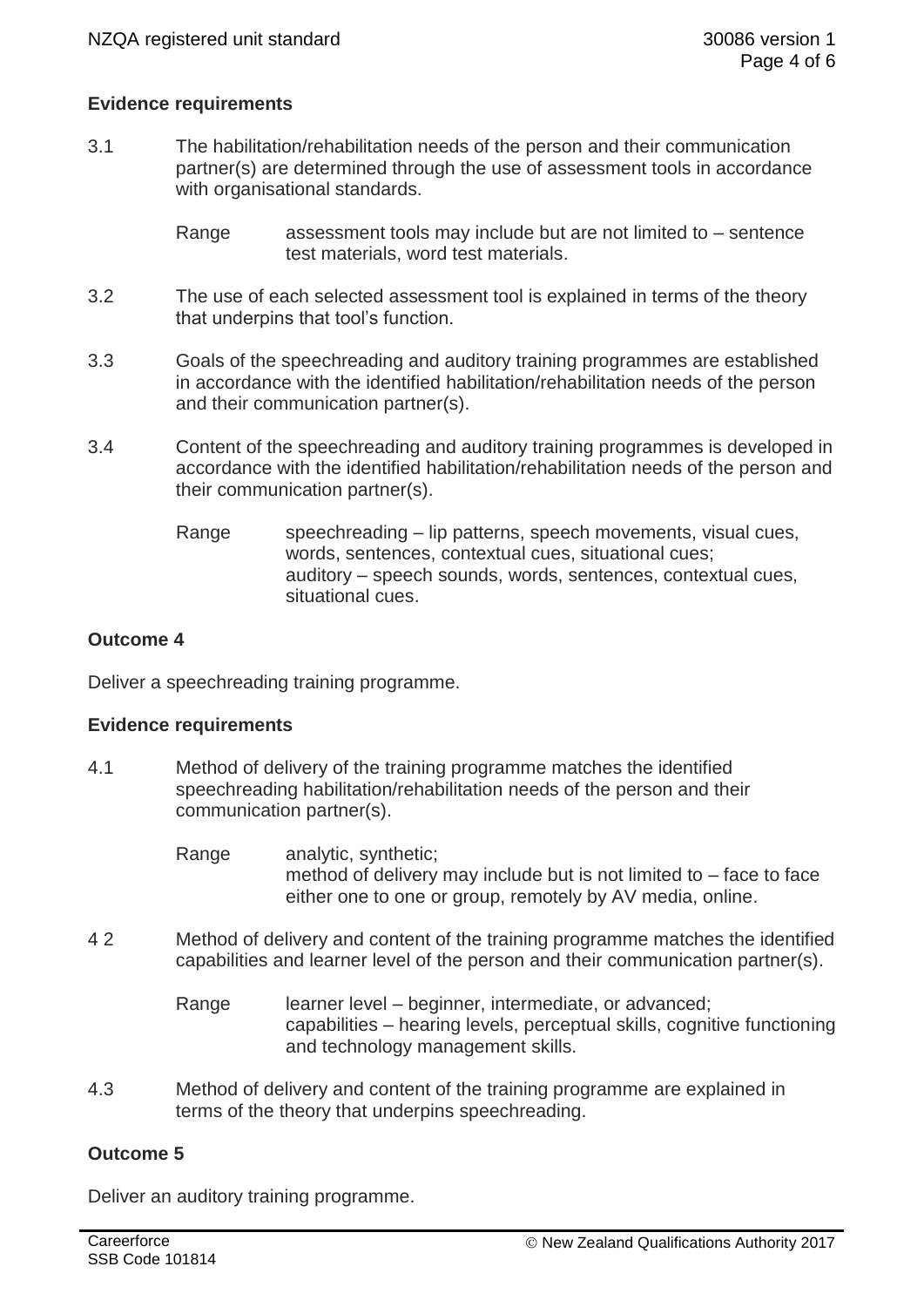## **Evidence requirements**

5.1 Method of delivery of the training programme matches the identified auditory habilitation/rehabilitation needs of the person and their communication partner(s).

> Range analytic, synthetic; method of delivery may include but is not limited to – face to face: either one to one or group, remotely by AV media, phone, online.

5.2 Method of delivery and content of the training programme matches the identified capabilities and learner level of the person and their communication partner(s).

> Range learner level – beginner, intermediate, or advanced; capabilities – hearing levels, perceptual skills, cognitive function, technology management skills.

5.3 Method of delivery and content of the training programme are explained in terms of the theory that underpins auditory training.

### **Outcome 6**

Evaluate a speechreading and an auditory training programme.

### **Evidence requirements**

- 6.1 The speechreading and auditory training programmes are evaluated in relation to the identified and actual learning outcomes for the person and their communication partner(s).
- 6.2 A plan is prepared to enable deficiencies in the training programmes to be rectified, if required, in terms of the evaluation.

| <b>Planned review date</b> | 31 December 2022 |
|----------------------------|------------------|
|----------------------------|------------------|

#### **Status information and last date for assessment for superseded versions**

| <b>Process</b> | <b>Version</b> | <b>Date</b>   | <b>Last Date for Assessment</b> |
|----------------|----------------|---------------|---------------------------------|
| Registration   |                | 20 April 2017 | N/A                             |

| <b>Consent and Moderation Requirements (CMR) reference</b>                     | 10024 |  |
|--------------------------------------------------------------------------------|-------|--|
| This CMR can be accessed at http://www.nzqa.govt.nz/framework/search/index.do. |       |  |

### **Please note**

Providers must be granted consent to assess against standards (accredited) by NZQA, before they can report credits from assessment against unit standards or deliver courses of study leading to that assessment.